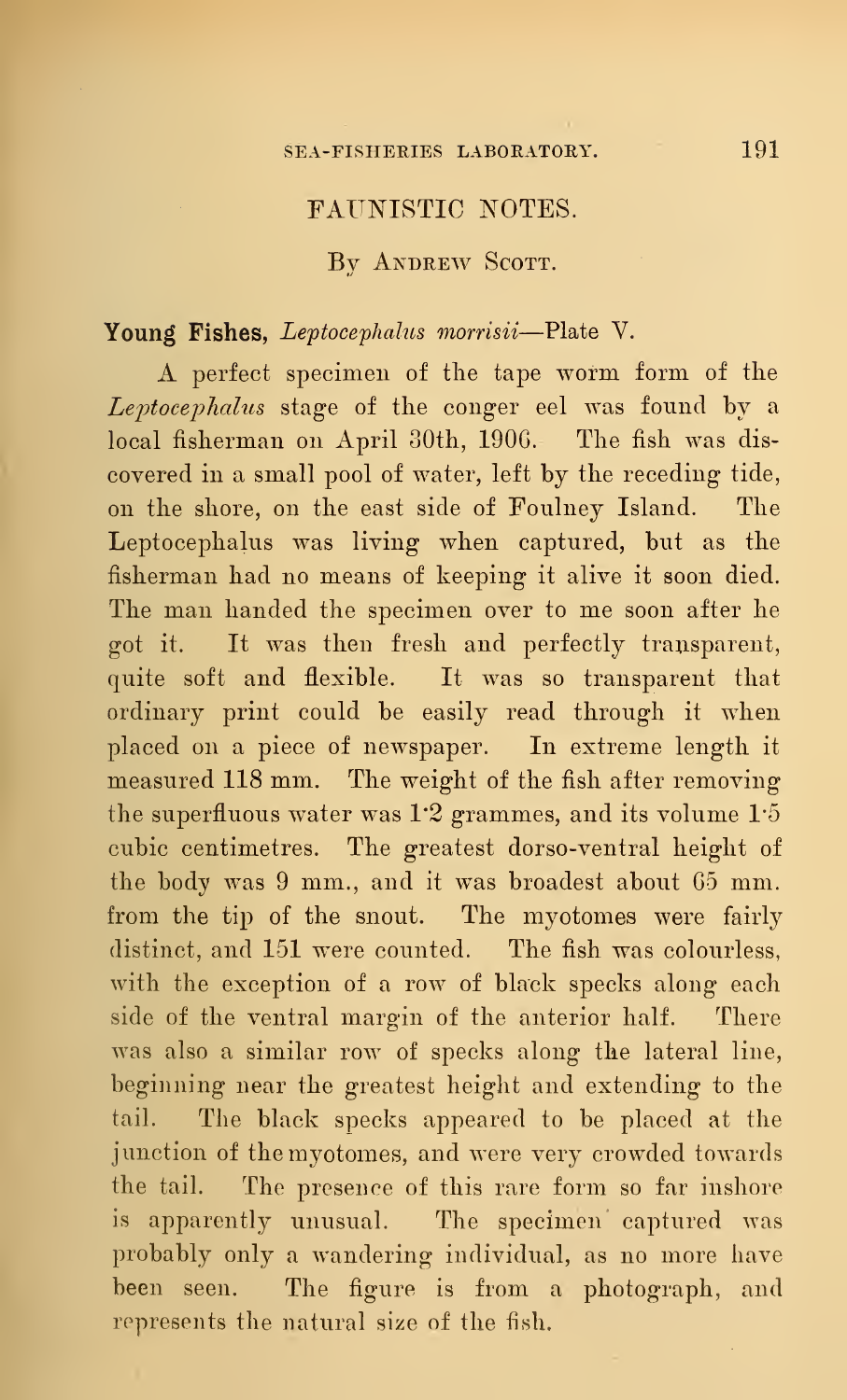#### 192 TRANSACTIONS LIVERPOOL BIOLOGICAL SOCIETY.

Amongst the other young fishes found in the townettings we have to record the occurrence of post-larval herrings.  $\sim$  On January 23rd, 1906, a large number were found in a surface tow-netting taken off the Patches Buoy, Cardigan Bay, and also on the same day, off Llanon. A surface tow-netting taken in the vicinity of the Bahama Light Ship, on February 20th, contained one specimen, another tow-netting from Conway Bay, on March 5th, contained three. The majority of these young fish measured 15 mm. in length, one or two 25 mm., and one 35 mm. The other young fishes have already been dealt with.

Fish Eggs.—A table showing the distribution from month to month is given above. The first occurrence of plaice eggs during 1906 was in tow-nettings from the Patches Buoy, off Llanon, in Cardigan Bay, on January 23rd. They were again obtained from near the Liverpool North-west Light Ship, on January 31st. From the latter date onwards to the end of March, plaice eggs were tolerably common in many of the tow-nettings taken in the open sea, and in territorial waters. The eggs of the Anchovy were found in tow-nettings taken off Aberdovey, on June 14th, and July 23rd. This is only the second time we have met with Anchovy eggs during a period of ten years. Their occurrence in British seas was first noticed by the late R. L. Ascroft in 1896. The eggs were taken in a surface tow-netting from off Lythani Pier, and identified by Professor McIntosh. The following fish eggs taken in 1906 have not previously been observed in the plankton of the Irish sea. Long Rough Dab: One specimen of the characteristic eggs of this fish was taken at Port Erin, on April 9th. The egg of the Long Rough Dab is about the same size as the plaice egg, but is easily recognised by the large size of the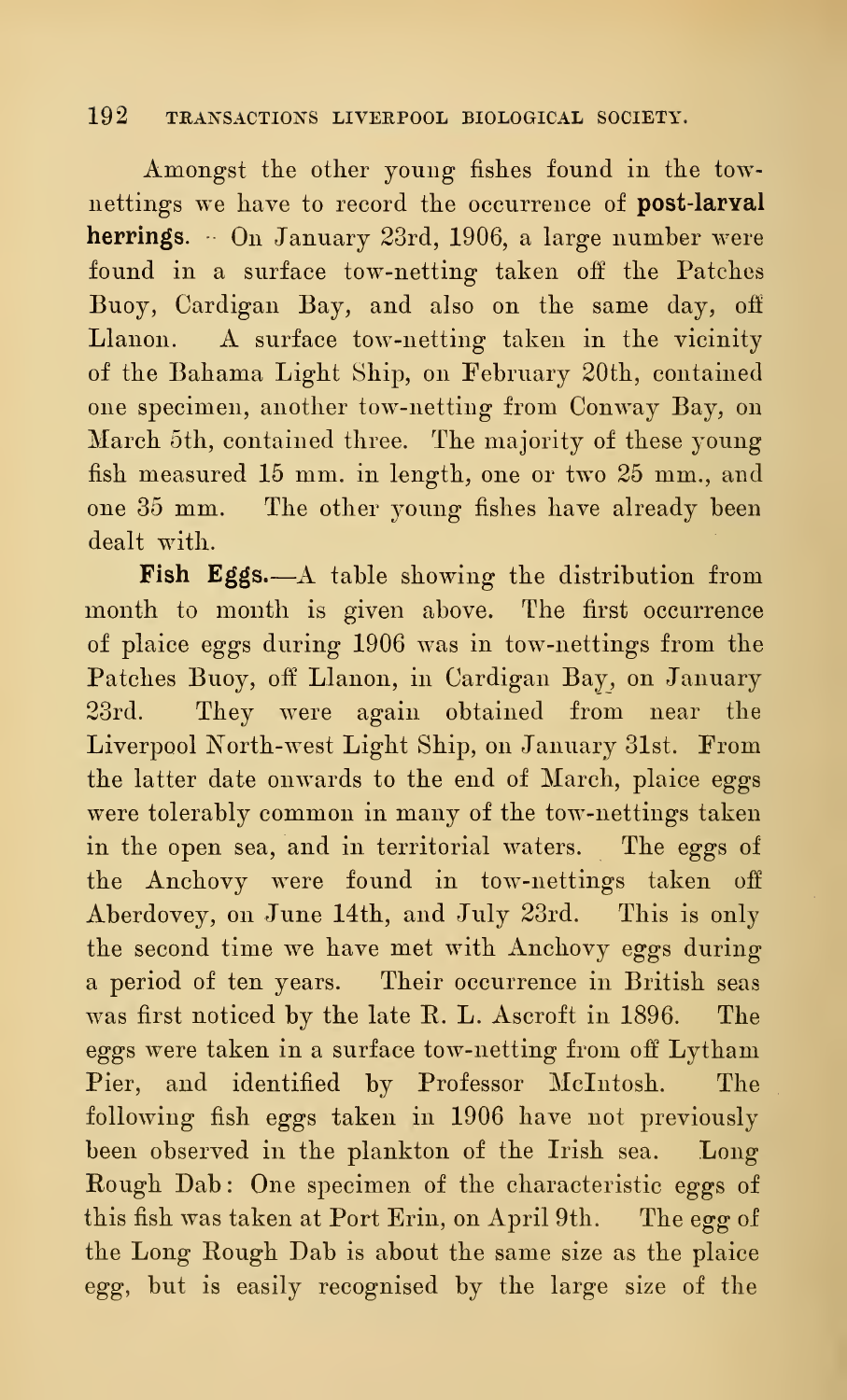space between the egg capsule and the yolk. Variegated Sole : A few specimens were found in <sup>a</sup> tow-netting from the vicinity of Nelson Buoy, at the entrance to the Ribble, on May 31st, and in another from Lune Deep, about five miles south of Piel Gas Buoy, on May 14th. Ling : 'The eggs of this fish were taken off Port Erin on April 9th, and off New Quay Head on May 1st. Mackerel Large numbers of eggs belonging to this fish were found in the plankton samples from various parts of Cardigan Bay in June and July, off the entrance to the Bibble in the latter half of June, along the North Wales coast about the same time, and in the vicinity of Port Erin on August 27th. A very extensive incursion of adult mackerel took place during 1906. The fish were caught in various parts of the Irish Sea, between New Quay and the Duddon, from the beginning of June right on to the end of September. Two species of ecto-parasites of fishes were taken for the first time in the Irish Sea in 1906.

#### Caligus zei, Norman and T. Scott. Plate I.

Several specimens of this species were found attached to the skin of a " John Dory " captured in the trawl of the " John Fell," while fishing off New Quay Head, on June 16th. The only other known specimens of this species are in Dr. Norman's collection, and were taken on a " John Dory " captured off the coast of Cornwall forty years ago. The female represented by the drawing on the plate measured <sup>6</sup> mm. in length.

## Lernæenicus encrasicoli (Turton). Plate II, figs. 6-9,

A large catch of sprats were taken off Blackpool on February 19th, by the fisheries steamer, and a few hundred of these fish were landed at Piel. A careful examination of the fish was made, and one sprat with

o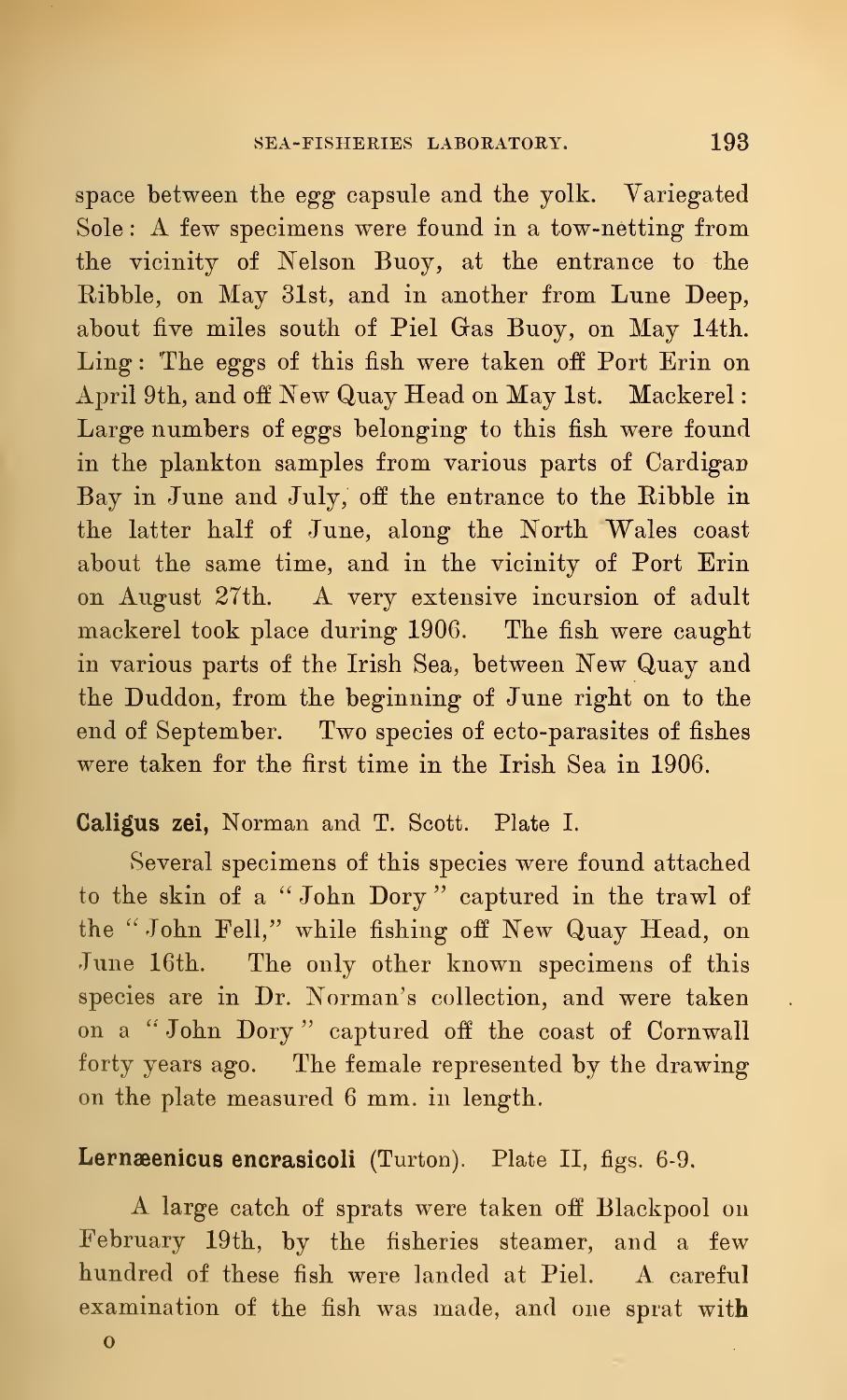two of the above-mentioned parasites attached to it, and another with one, were found. The parasites were embedded in the tissues at the anterior end of the dorsal fin. On dissecting one out it was found that the head had penetrated to the visceral cavity. Fig. 6 represents the natural size of the sprat and its parasite, and also shows the position of attachment. Fig. 7 represents a dissection showing the head of the parasite passing into the visceral cavity. Figs. 8 and 9 represent two views of the head and illustrate the difference between L. encrasicoli and  $L.$  sprattae.

The following ecto-parasites of fishes have been taken within the past few years, but illustrations are now given to show the differences in the appendages.

## Lernæenicus sprattæ (Sowerby). Plate II, figs. 1-5.

This parasite is not uncommon on the sprats captured along the Lancashire coast. It differs in the manner of attachment to its host from L. encrasicoli. All the specimens of  $L.$  sprattax that we have seen were attached to the eye, as shown in the illustration. The barbed head is inside the eye, and the parasite apparently feeds on the semifluid matter. The neck of the parasite is corrugated for some distance from the point of its attachment to the body. In L. encrasicoli the neck is quite smooth. The lateral projections of the head differs somewhat in the two species. In  $L$ . sprattae they are directed backwards, and in *L. encrasicoli* they are nearly at right angles to the head. The appendages in the two species appear to be identical, and consist of one pair of antennules, one pair of antennæ, and four pairs of rudimentary feet. The four pairs of feet have probably remained in the same condition from the free-swimming larval period.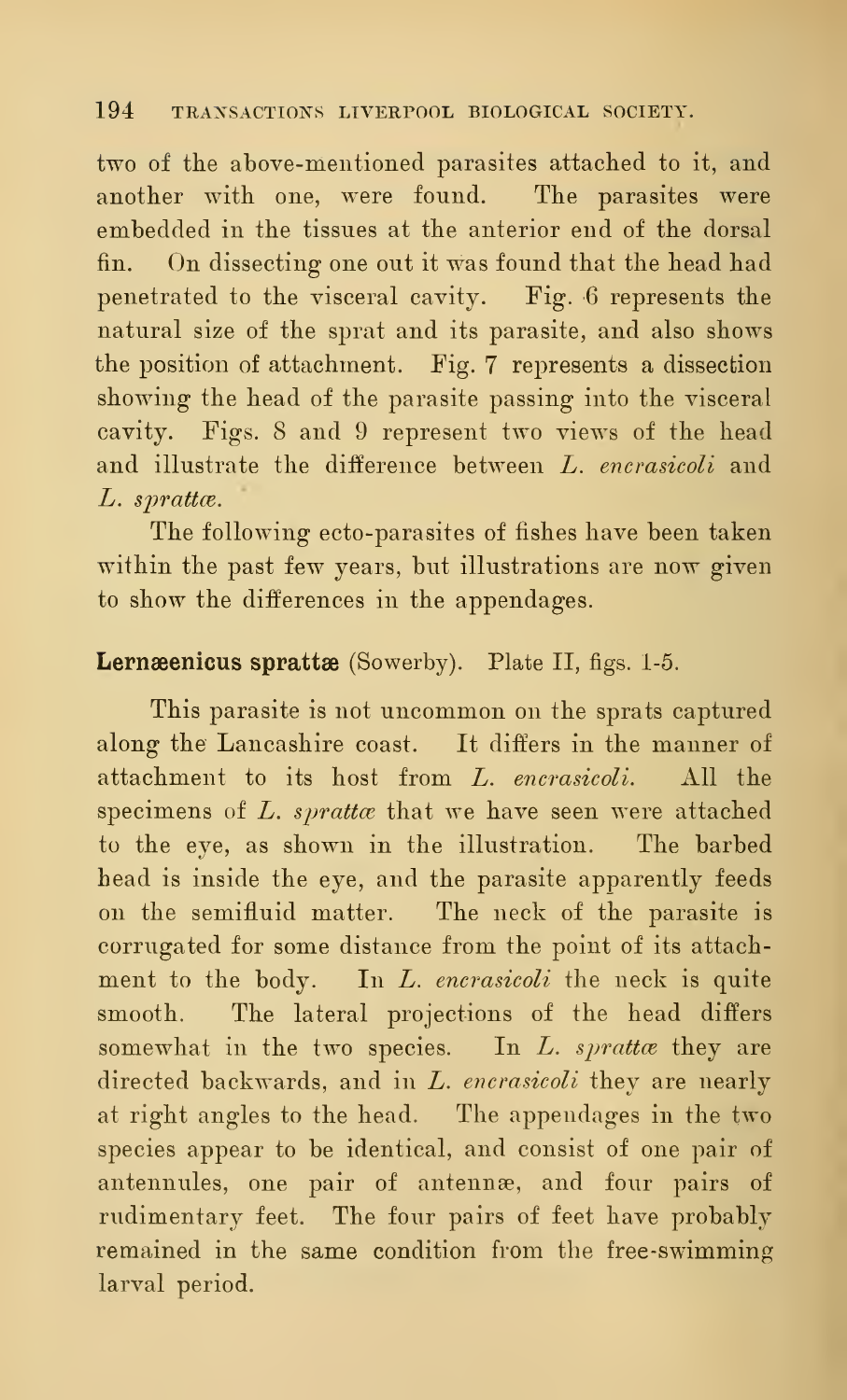#### Lernanthropus kroyeri, van Beneden. Plate III.

We find this parasite occasionally attached to the gills of Bass (Labrax lupus), caught at the entrance to Barrow Channel. When living the animal is a dark red colour, and rather difficult to see. It differs from any of the other ecto-fish parasites with which <sup>I</sup> am acquainted by the possession of a peculiar appendage situated close to the base of the antennules of both sexes. The appendage is of irregular shape, somewhat pointed towards the apex, and apparently composed of two joints. Its situation and structure are shown by fig. 3 on the plate. The female is about  $21.7$  mm. in length, inclusive of the thoracic appendages. The male is rather different from the female and is about 10\*5 mm. long. It apparently lives as a parasite on the female. I have never come across any that were isolated, and living directly on the gills of the fish. The appendages are nearly identical in the two sexes. They consist of one pair of sevenjointed antennules, with secondary processes, one pair of antenna?, one pair of mandibles enclosed in a suctorial tube, one pair of maxillæ, two pairs of maxillipedes, and two pairs of rudimentary feet. The outer branch of the second pair of feet of the male has a slightly different armature from that found on the second pair of the female. The outer branch of the female second foot is armed with four spines, while the male has two small spines and a number of minute teeth at the apex of the branch, The furca are large and conspicuous. The spermatophores frequently found attached to the female are globular in shape, and of a dark brown colour.

#### Clayella labracis ?, van Beneden. Plate IV.

While trawling in Luce Bay for large plaise for the tanks, a few *Crenilabrus melops* were captured amongst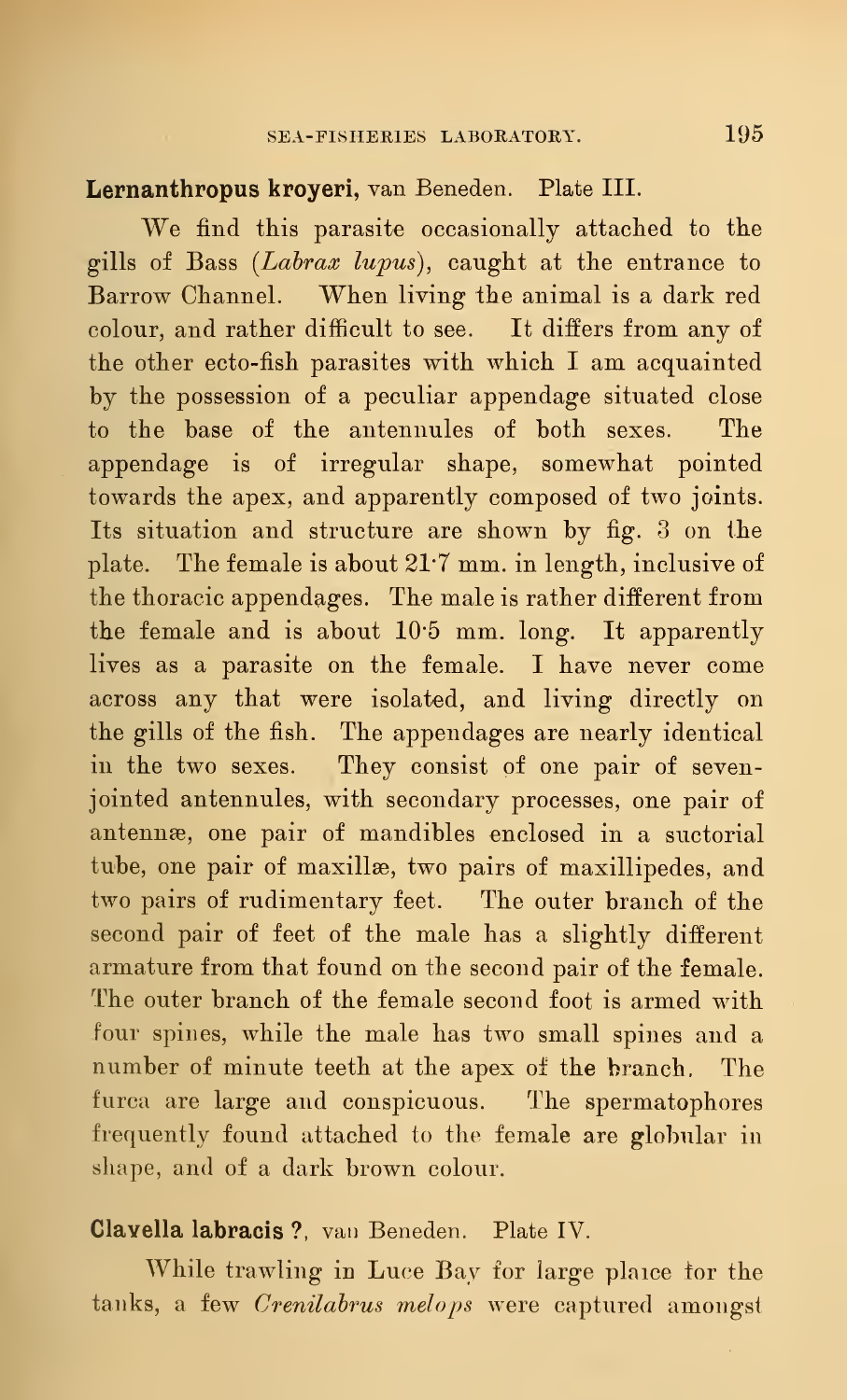#### 196 TRANSACTIONS LIVERPOOL BIOLOGICAL SOCIETY.

the other fishes. One of these was dissected and a few Clavella were found attached to the gill filaments. In general appearance the parasite resembles van Beneden's species which we have already recorded for the Irish Sea from another kind of wrasse. Onr first specimens were found on the gills of the Ballan wrasse  $(Labrus-bergylta)$ . The present species is a very small one, and is only <sup>1</sup> mm. in length, exclusive of the egg sacs. The species has only one pair of maxillipedes. The antennules are five jointed and armed with short spatulate hairs, the first joint has a short, thick hair placed on the lower margin near the junction with the second joint. The antenna are in the form of very strong slender hooks. The mandibles and maxilla are rudimentary; the former appears to have no serrate apex. There are two pairs of rudimentary feet, both two-branched. The first pair has both branches composed of two joints, while the second pair has a two-jointed outer branch, and a threejointed inner branch. The furca are very small and inconspicuous. No males were found.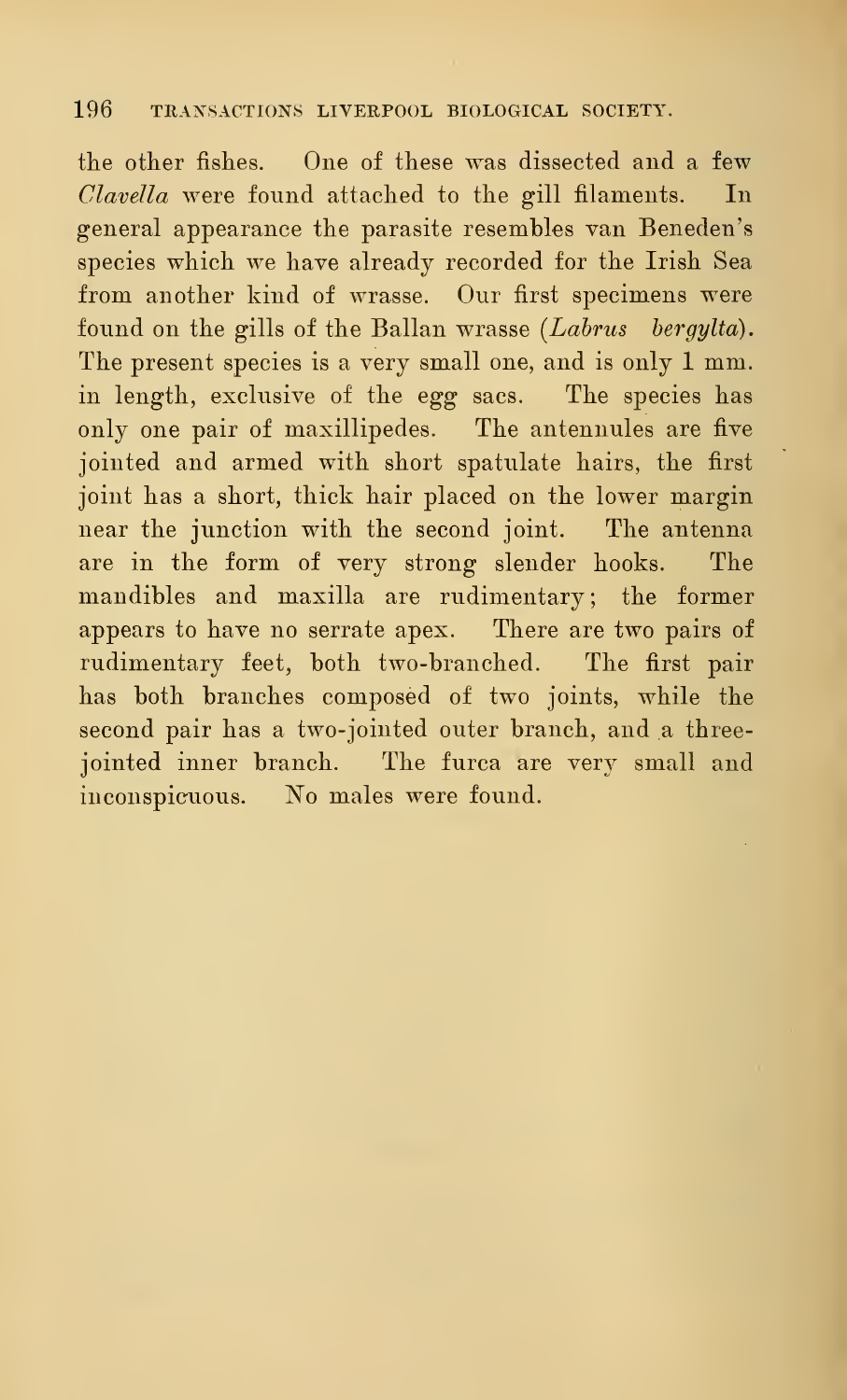#### Explanation of the Plates.

#### PLATE<sup>T</sup>.

#### Caligus zei, Norman and T. Scott.-

Fig. 1.—Adult female seen from above.  $\times 11$ .

- 2. —Antennule. ,,
- 3. —Antenna. .,
- 4.—Sternal fork. ..
- 5. —First maxilliped. .,
- 6. —Second maxilliped.  $,$
- 7.—Fourth foot.
- 8.—Abdomen of male.  $,$ ,

#### PLATE II.

- Fig. 1.—*Lernœenicus sprattœ* (Sowerby), in situ. Natural size.
	- ,,  $2. L$ ern $\alpha$ enicus spratt $\alpha$ , removed from its host.  $\times$  2.5.
	- 3.—Head and anterior portion of thorax of  $L.$  sprattae.  $\times$  5.
	- $, 4$ —Antennule.  $\times$  126.
	- $, 5$ —Antenna.  $\times 80$ .
	- ,, 6.—*Lernæenicus encrasicoli* (Turton), in situ. Natural size.
	- ,, 7.—Dissection showing position of head in the host.  $\times$  3.
	- ,, 8. —Head and anterior portion of thorax, from above.  $\times$  6.
	- 9. Head and anterior portion of thorax, from left side.  $\times$  6.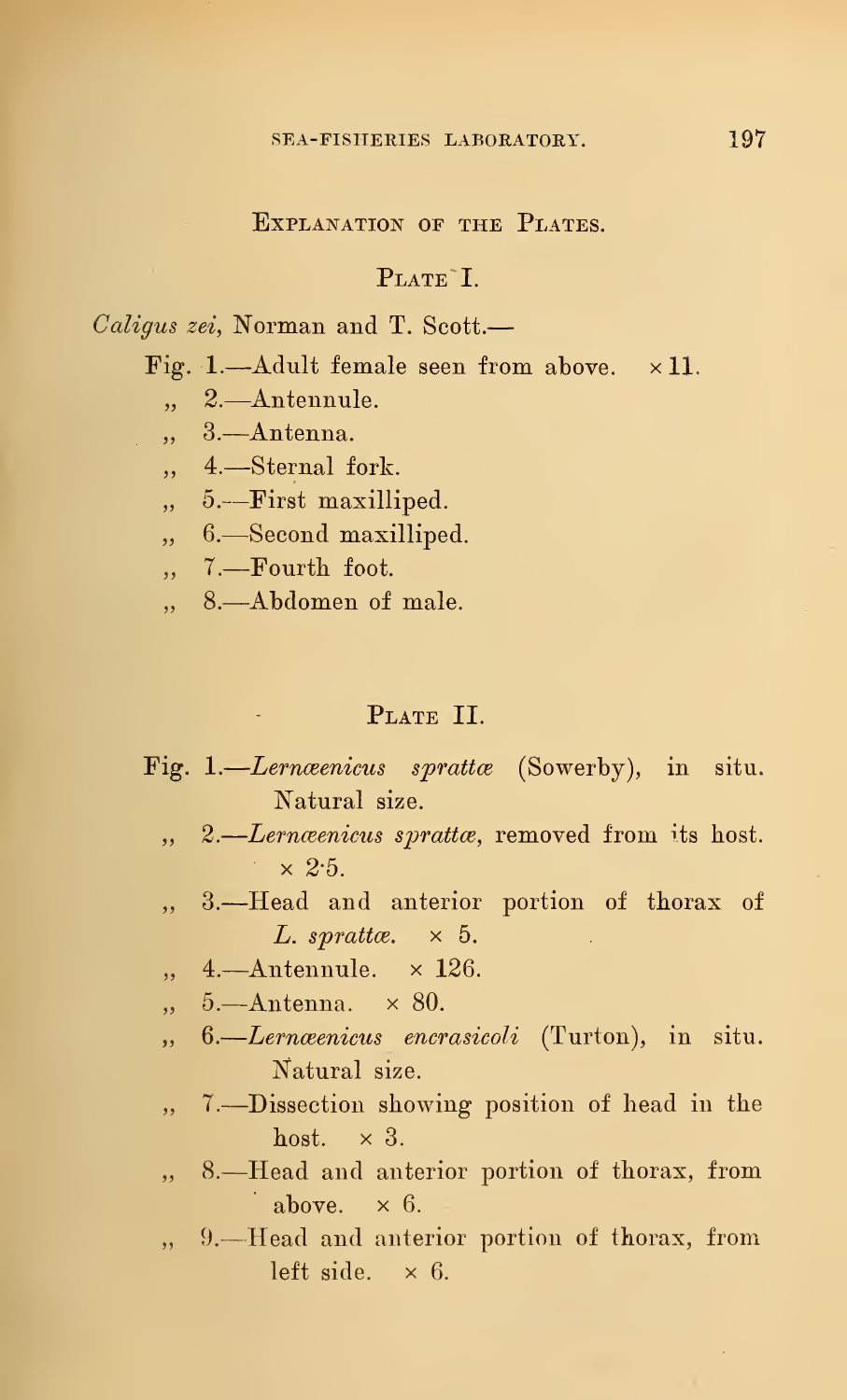## PLATE III.

Lernanthropus kroyeri, van Beneden.

- Fig. 1.—Adult female, seen from above.  $\times$  13.4.
	- $2$ —Antennule and secondary process.  $\times$  120.  $\ddot{\phantom{0}}$
	- 3.—Antenna.  $\times$  60.  $,$
	- 4.—Mandible.  $\times$  181. ,,
	- $5.$ —Maxilla,  $\times$  181. ,,
	- 6.—First maxilliped.  $\times$  90.  $,$
	- 7. Second maxilliped.  $\times$  90.  $,$ ,
	- 8.—First foot.  $\times 90$ . ,,
	- 9.—Second foot.  $\times$  90. .,
	- $10.$  Outer branch of second foot, male,  $\times$  90.
	- 11.—Abdomen and furca of female, witl spermatophores.  $\times$  90.
	- $12. -$ Adult male seen from above.  $\times$  13.4.
	- ,, 13.—Abdomen and furca of male.  $\times$  90.

#### PLATE IV.

Clavella labracis, van Beneden.

- Fig. 1.—Adult female seen from above.  $\times$  45.
	- 2.—Antennule.  $\times$  390. .,
	- $3. -$ Antenna.  $\times$  390. .,
	- $4.$ —Mandible.  $\times 781.$ ,,
	- $5.$ —Maxilla.  $\times 781.$ ,,
	- 6.—Maxilliped.  $\times$  390. ,,
	- 7.—First foot.  $\times$  390.  $,$
	- 8.—Second foot.  $\times$  390. ,,
	- 9.—Abdomen and furca.  $\times$  390. ,,

#### PLATE V.

## Leptocephalus morrisii

Natural size, and seen from the right side.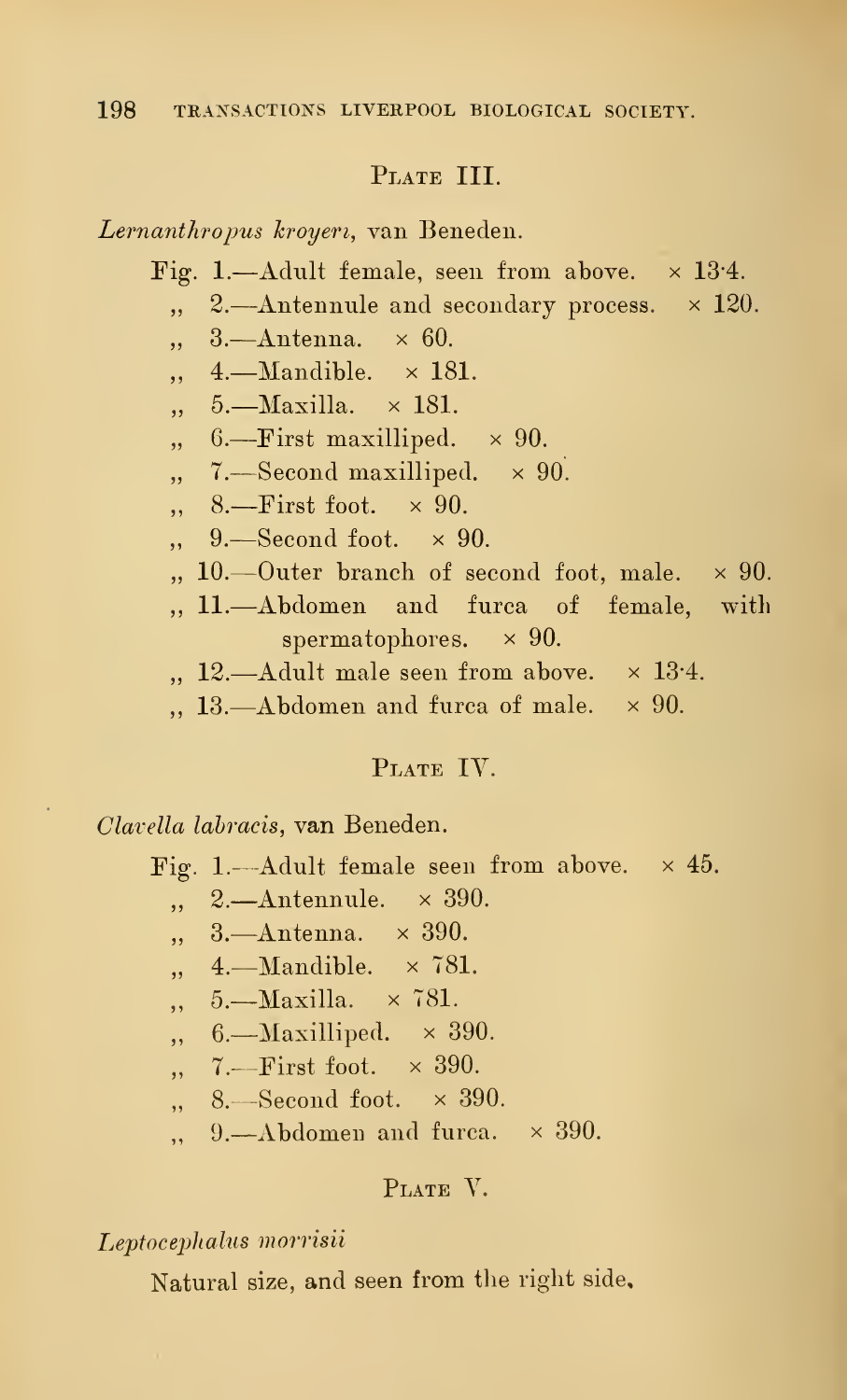# PLATE 1.



CALIGUS ZEI, Norman and T. Scott.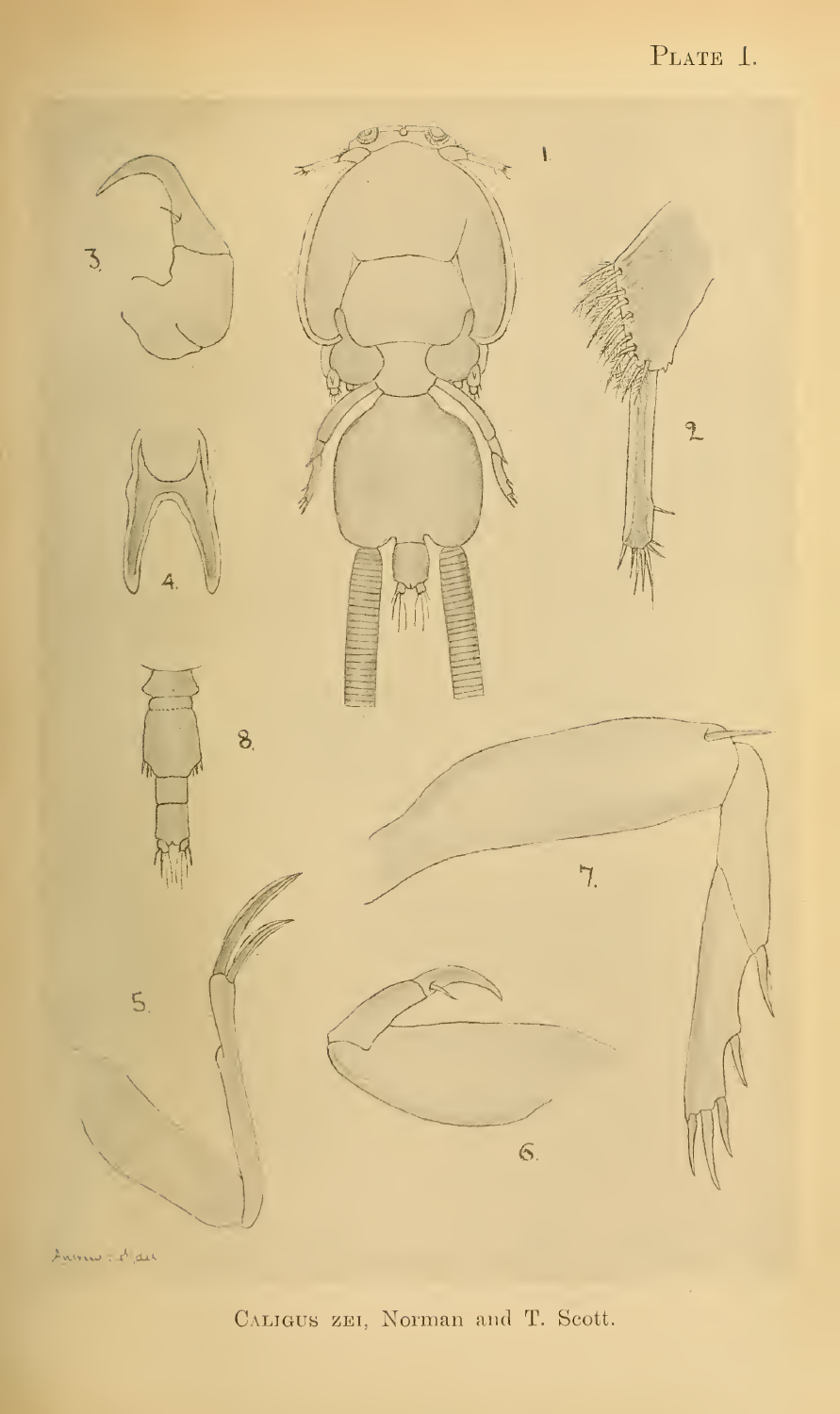PLATE II.



FIGS. 1-5. LERNÆENICUS SPRATTÆ (Sowerby). FIGS. 6-9. LERNÆENICUS ENCRASICOLI (Turton).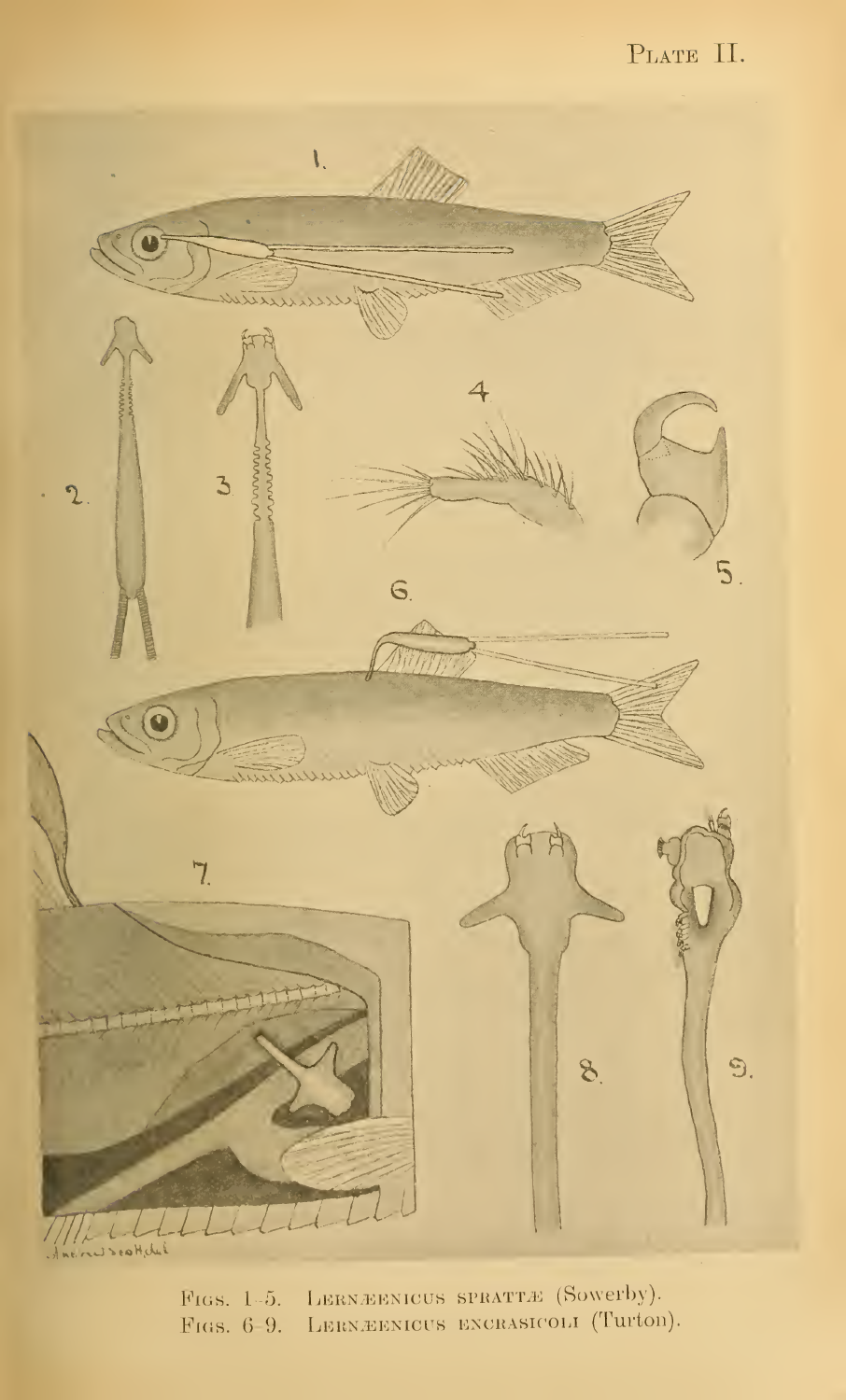# PLATE III.



LERNANTHROPUS KROYERI, Van Beneden.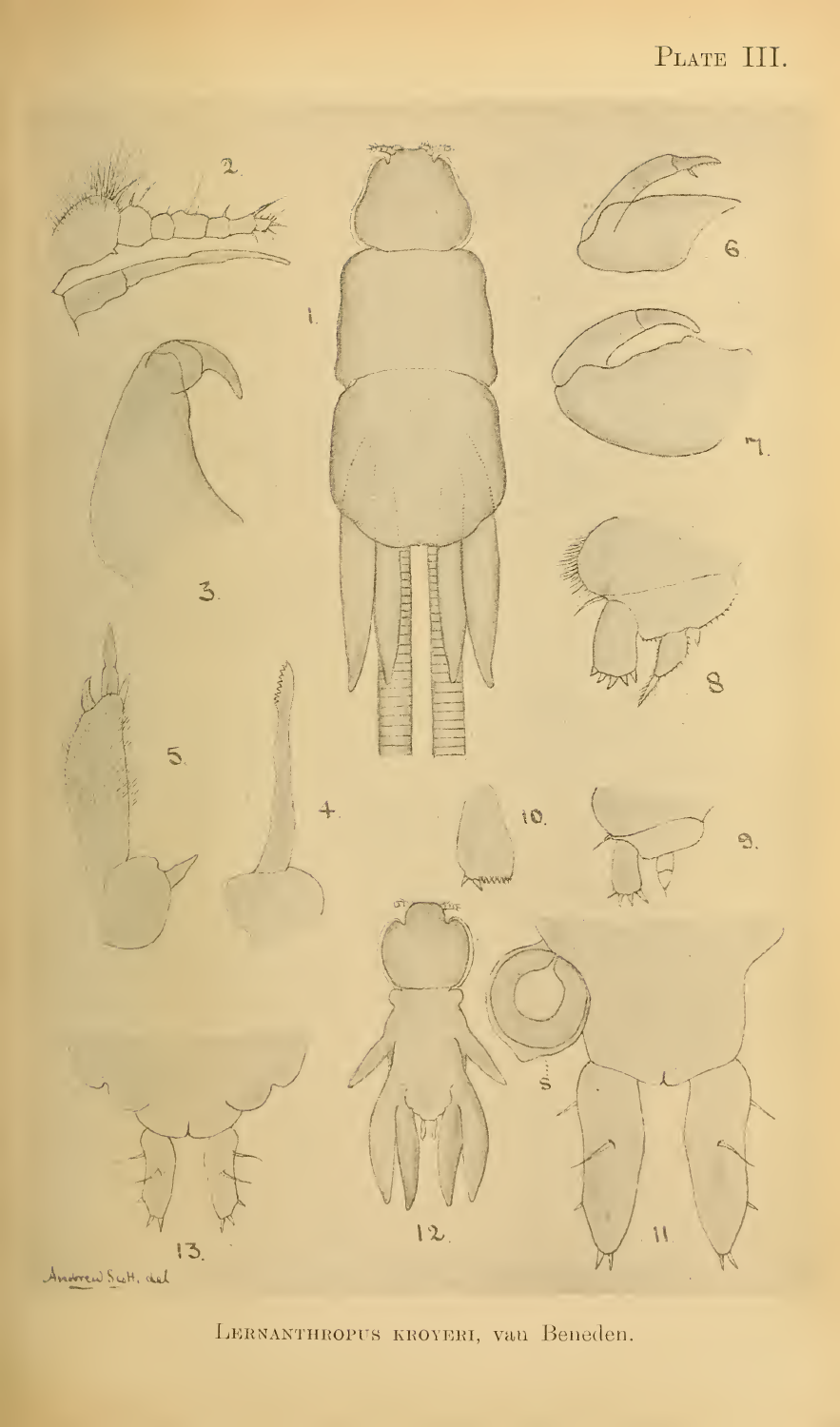# PLATE IV.

 $\widetilde{\mathbb{M}}$ 



CLAVELLA LABRACIS, van Beneden.